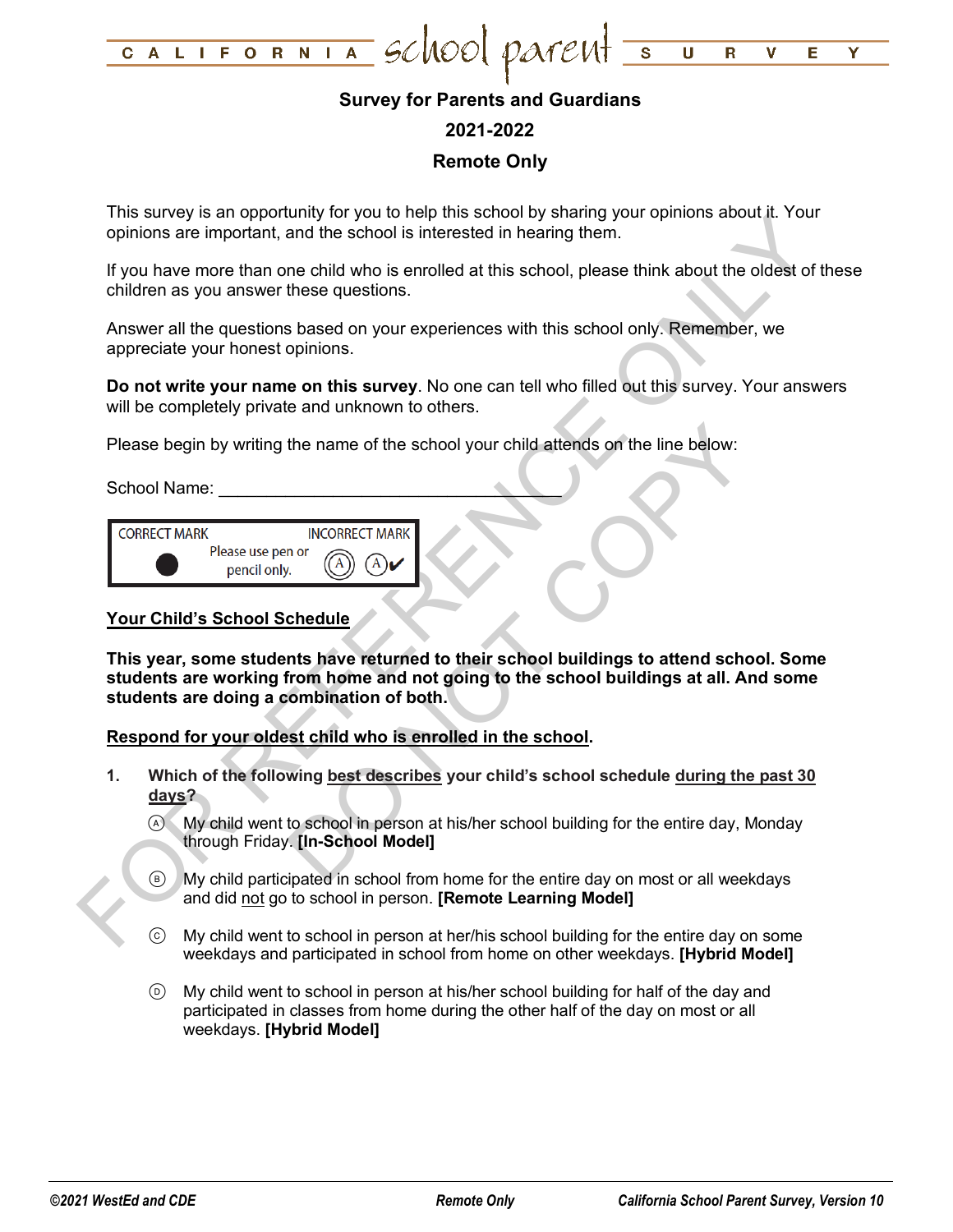#### LIFORNIA SCHOOL PATENT =  $\overline{\textsf{U}}$ C A  $\mathbf R$  $\mathbf v$ Е Y

### **The following questions are about yourself and your child.**

- **2.** I am a…
	- $\alpha$  parent of the child enrolled at this school.
	- foster parent of the child enrolled at this school.
	- grandparent, other relative, and/or legal guardian of the child enrolled at this school.
	- not applicable, not sure, or decline to answer
- **3.** Is your child in any of these programs? *(Mark all that apply.)*
	- Special Education Program or has had an Individual Education Plan (IEP)
	- English Language Development (for children learning English)
- $\odot$  parent of the child enrolled at this school.<br>  $\odot$  foster parent of the child enrolled at this school.<br>  $\odot$  grandparent, other relative, and/or legal guardian of the child enrolled at this school.<br>  $\odot$  not ap tion Program or has had an Individual Education Plan (IEP)<br>age Development (for children learning English)<br>ented Education (GATE) or takes Honors/Advanced Placement cla<br>, not sure, or decline to answer<br>or ethnicity?<br>an or Gifted and Talented Education (GATE) or takes Honors/Advanced Placement classes
	- Not applicable, not sure, or decline to answer
	- **4.** What is your race or ethnicity?
		- American Indian or Alaska Native
		- Asian or Asian American
		- Black or African American (Not Hispanic or Latinx)
		- (b) Filipino
		- Hispanic or Latinx
		- Native Hawaiian or Pacific Islander
		- White (Not Hispanic/Latinx)
		- (F) Two or more races/ethnicities
		- $\cap$  Not applicable, not sure, or decline to answer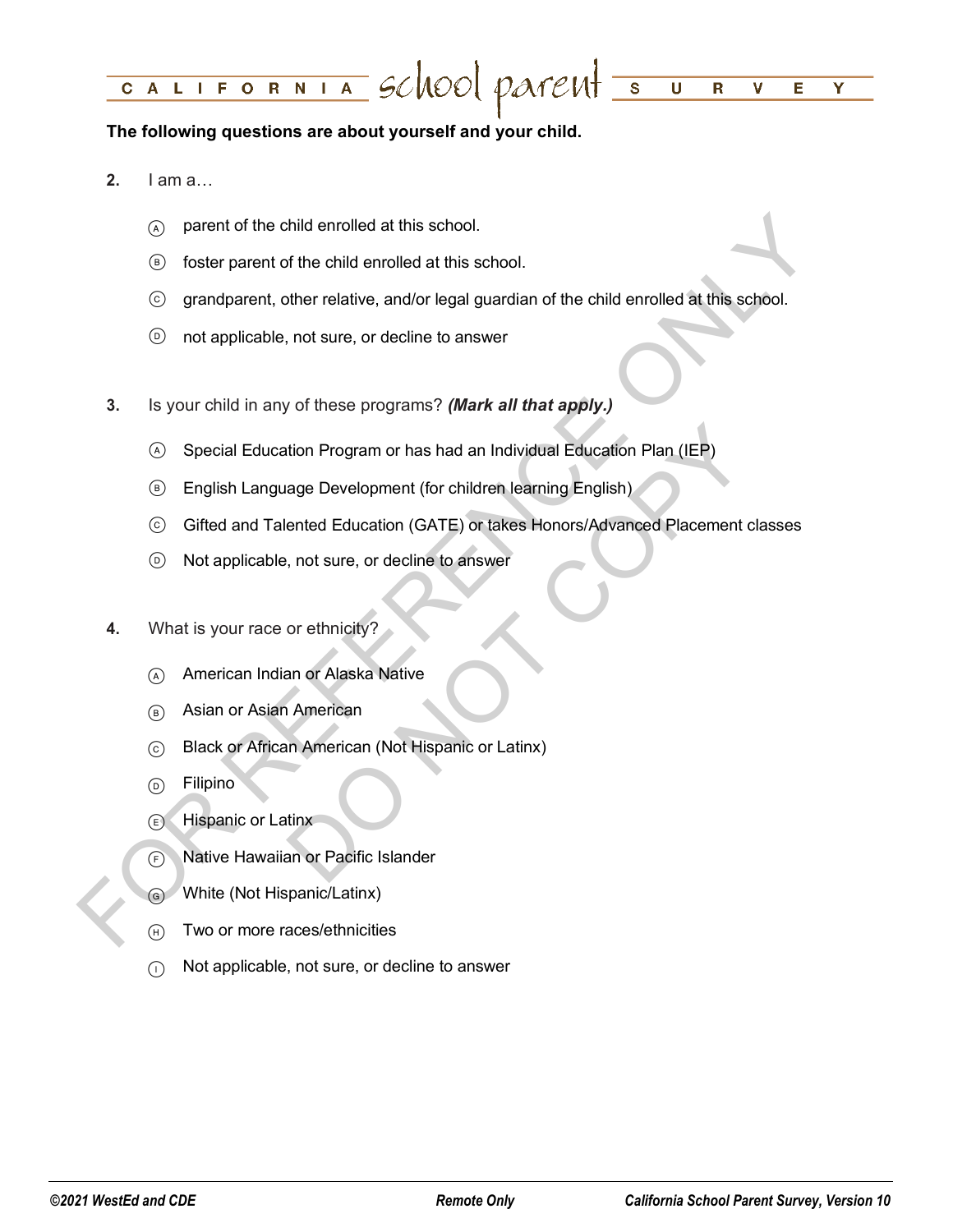#### CALIFORNIA SCHOOL PATENT 5  $\overline{\mathsf{U}}$  $\overline{\mathbf{R}}$  $\overline{\mathbf{v}}$ E. Y

**5.** In what grade is your child?

| $\mathcal{A}$ | Pre-/Transitional Kindergarten | <u>(ව)</u> | 5 <sup>th</sup> grade            |                | 10 <sup>th</sup> grade          |
|---------------|--------------------------------|------------|----------------------------------|----------------|---------------------------------|
| (в)           | Kindergarten                   |            | $(h)$ 6 <sup>th</sup> grade      | (M)            | 11 <sup>th</sup> grade          |
| (c)           | 1 <sup>st</sup> grade          |            | $\bigcirc$ 7 <sup>th</sup> grade |                | $\omega$ 12 <sup>th</sup> grade |
| (D)           | 2 <sup>nd</sup> grade          |            | $\odot$ 8 <sup>th</sup> grade    |                | ⊙ Other                         |
|               | $(E)$ 3 <sup>rd</sup> grade    | (K)        | 9 <sup>th</sup> grade            | $(\mathsf{P})$ | Ungraded                        |
|               |                                |            |                                  |                |                                 |

# **Based on your experience, how strongly do you agree or disagree with the following statements about this school?**

|     | $1st$ grade<br>$\odot$                                                                                              | $(\mathsf{I})$ | $7th$ grade           |                | $\circledR$    | 12 <sup>th</sup> grade            |                                    |
|-----|---------------------------------------------------------------------------------------------------------------------|----------------|-----------------------|----------------|----------------|-----------------------------------|------------------------------------|
|     | $^{\copyright}$<br>$2nd$ grade                                                                                      | $\odot$        | 8 <sup>th</sup> grade |                | $\circledcirc$ | Other                             |                                    |
|     | $3rd$ grade<br>⊕                                                                                                    | $^\circledR$   | 9 <sup>th</sup> grade |                | $\odot$        | Ungraded                          |                                    |
|     | $\bigoplus$<br>4 <sup>th</sup> grade                                                                                |                |                       |                |                |                                   |                                    |
|     | Based on your experience, how strongly do you agree or disagree with the following<br>statements about this school? |                |                       |                |                |                                   |                                    |
|     | This school                                                                                                         |                | Strongly<br>Agree     | Agree          | Disagree       | Strongly<br>Disagree              | Don't<br>Know/NA                   |
| 6.  | promotes academic success for all students.                                                                         |                | $\odot$               | $^{\circledR}$ | $_{\odot}$     | $^{\copyright}$                   | $\circlede$                        |
| 7.  | treats all students with respect.                                                                                   |                | $\odot$               | $^{\circledR}$ | $_{\odot}$     | $\circledcirc$                    | $\circlede$                        |
| 8.  | provides quality counseling or other ways to<br>help students with social or emotional needs.                       |                | $\odot$               | $\circledcirc$ | $\odot$        | $\odot$                           | $\circlede$                        |
| 9.  | communicates the importance of respecting<br>different cultural beliefs and practices.                              |                | $\circledcirc$        | $^{\circledR}$ | $\odot$        | $\odot$                           | $\circlede$                        |
| 10. | provides instructional materials that reflect my<br>child's culture, ethnicity, and identity.                       |                | $\odot$               | $\circledcirc$ | $\odot$        | $\odot$                           | $\circlede$                        |
| 11. | has quality programs for my child's talents,<br>gifts, or special needs.                                            |                | $\odot$               | $\circledcirc$ | $\odot$        | $\odot$                           | $\circlede$                        |
| 12. | promptly responds to my phone calls,<br>messages, or e-mails.                                                       |                | $\odot$               | $\circledcirc$ | $\odot$        | $^{\copyright}$                   | $\circlede$                        |
| 13. | encourages me to be an active partner with<br>the school in educating my child.                                     |                | $\odot$               | $\circledcirc$ | $_{\odot}$     | $^{\copyright}$                   | $^{\circledR}$                     |
| 14. | actively seeks the input of parents before<br>making important decisions.                                           |                | $\circledcirc$        | $^{\circledR}$ | $_{\odot}$     | $_{\textcircled{\scriptsize{1}}}$ | $^{\circledR}$                     |
| 15. | provides high quality instruction to my child.                                                                      |                | $\odot$               | $\circledcirc$ | $_{\odot}$     | $^{\circledR}$                    | $^{\circledR}$                     |
| 16. | motivates students to learn.                                                                                        |                | $\odot$               | $^{\circledR}$ | $\odot$        | $^{\circledR}$                    | $\circlede$                        |
| 17. | has teachers who go out of their way to help<br>students.                                                           |                | $\circledcirc$        | $\circledcirc$ | $_{\odot}$     | $^{\circledR}$                    | $\circled{\scriptstyle\mathsf{E}}$ |
| 18. | has adults who really care about students.                                                                          |                | $\odot$               | $\circledcirc$ | $\odot$        | $^{\copyright}$                   | $\circlede$                        |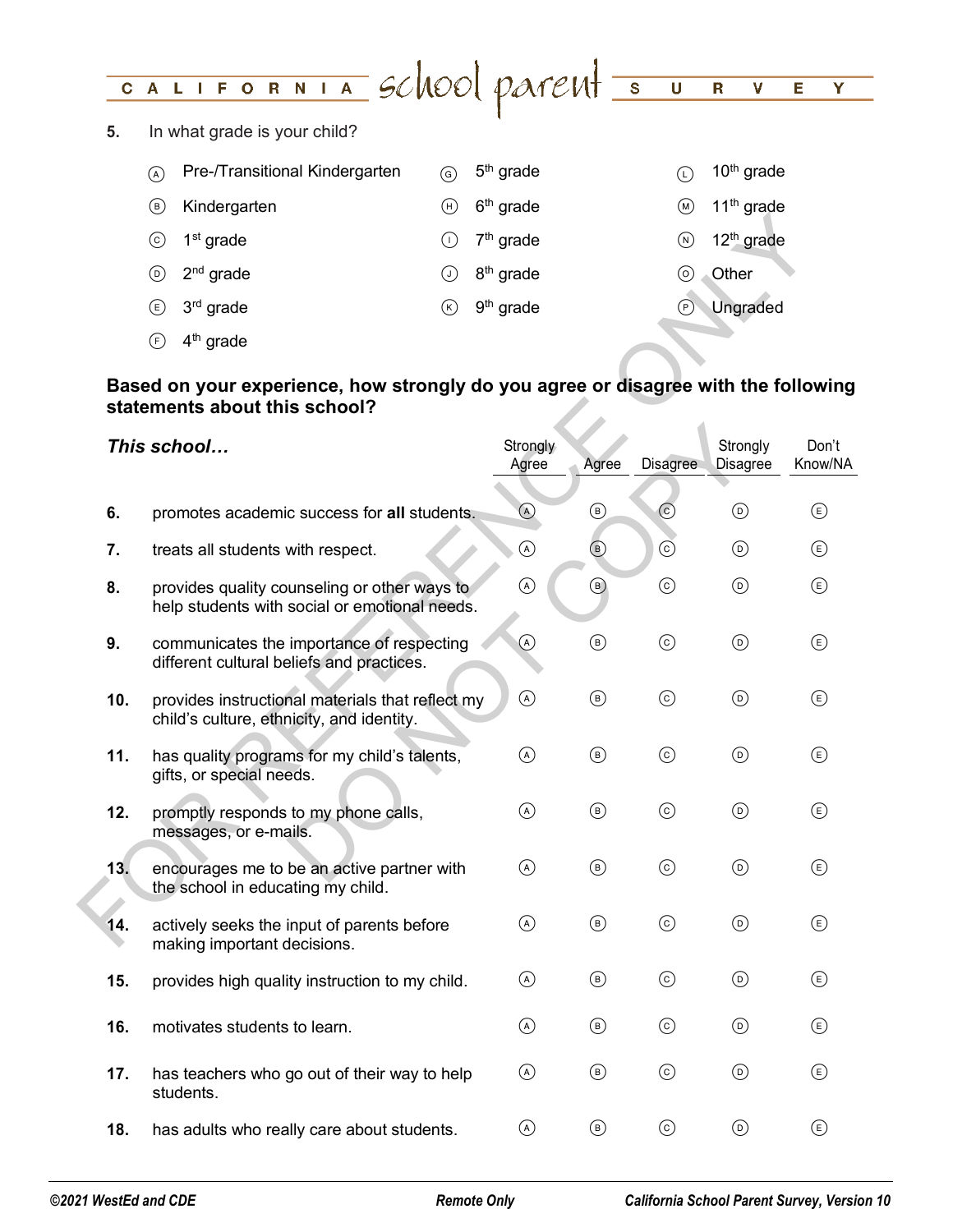#### CALIFORNIA SCHOOL PATENT 5  $\overline{\mathsf{U}}$  $\overline{\mathbf{R}}$ V Е Y

# **Based on your experience, how strongly do you agree or disagree with the following statements about this school?**

|     | This school                                           | Strongly<br>Agree | Agree | <b>Disagree</b> | Strongly<br><b>Disagree</b> | Don't<br>Know/NA |
|-----|-------------------------------------------------------|-------------------|-------|-----------------|-----------------------------|------------------|
| 19. | has high expectations for all students.               | (A)               | (B)   | (c)             | (D)                         | Ε.               |
| 20. | encourages students to care about how<br>others feel. | ( A )             | (B)   | (c)             | (D)                         | Έ)               |

# **How strongly do you agree or disagree with the following statements about this school?**

|         |                                                                                                                                              | unice                    | unice          | Disayi <del>ce</del> | Disayi ce                   | <b>NUVVIIVA</b>                    |
|---------|----------------------------------------------------------------------------------------------------------------------------------------------|--------------------------|----------------|----------------------|-----------------------------|------------------------------------|
| 19.     | has high expectations for all students.                                                                                                      | $\odot$                  | $^{\circledR}$ | $\odot$              | $\odot$                     | $^{\circledR}$                     |
| 20.     | encourages students to care about how<br>others feel.                                                                                        | $\odot$                  | $^{\circledR}$ | $_{\odot}$           | $\circledcirc$              | $^{\circledR}$                     |
| school? | How strongly do you agree or disagree with the following statements about this                                                               |                          |                |                      |                             |                                    |
|         |                                                                                                                                              | Strongly<br><b>Agree</b> | Agree          | <b>Disagree</b>      | Strongly<br><b>Disagree</b> | Don't<br>Know/NA                   |
| 21.     | Teachers communicate with parents about<br>what students are expected to learn in class.                                                     | $\circledcirc$           | $\circledcirc$ | $\odot$              | $^{\copyright}$             | $\circlede$                        |
| 22.     | Parents feel welcome to participate at this<br>school.                                                                                       | $\odot$                  | $^{\circledR}$ | $\odot$              | $\odot$                     | $\circled$                         |
| 23.     | School staff treat parents with respect.                                                                                                     | $^\copyright$            | $\circledR$    | $\odot$              | $\odot$                     | $\circled{\scriptstyle\mathsf{E}}$ |
| 24.     | School staff take parent concerns seriously.                                                                                                 | $\odot$                  | $^{\circledR}$ | $\odot$              | $\odot$                     | $\circled{\scriptstyle\mathsf{E}}$ |
|         | Since the beginning of this school year, has any adult in your child's household<br>done any of the following things at your child's school? |                          |                |                      |                             |                                    |
|         |                                                                                                                                              |                          |                |                      | No                          | Yes                                |
| 25.     | Participated in a meeting of the parent-teacher organization or<br>association.                                                              |                          |                |                      | $\circledcirc$              | $^{\circledR}$                     |
| 26.     | Participated in a regularly scheduled parent-teacher conference with<br>the child's teacher. [ELEMENTARY/MIDDLE ONLY]                        |                          |                |                      | $\odot$                     | $\circledcirc$                     |
| 27.     | Participated in fundraising for the school.                                                                                                  |                          |                |                      | $\odot$                     | $\circledcirc$                     |

# **Since the beginning of this school year, has any adult in your child's household done any of the following things at your child's school?**

|     |                                                                                                                       | No    | Yes |
|-----|-----------------------------------------------------------------------------------------------------------------------|-------|-----|
| 25. | Participated in a meeting of the parent-teacher organization or<br>association.                                       | (A)   | (в) |
| 26. | Participated in a regularly scheduled parent-teacher conference with<br>the child's teacher. [ELEMENTARY/MIDDLE ONLY] | (A)   | (B) |
| 27. | Participated in fundraising for the school.                                                                           | ( A ) | (B) |
| 28. | Served on a school committee.                                                                                         | (A)   | (B) |
| 29. | Met with a school counselor in person or remotely.                                                                    | A     | (B) |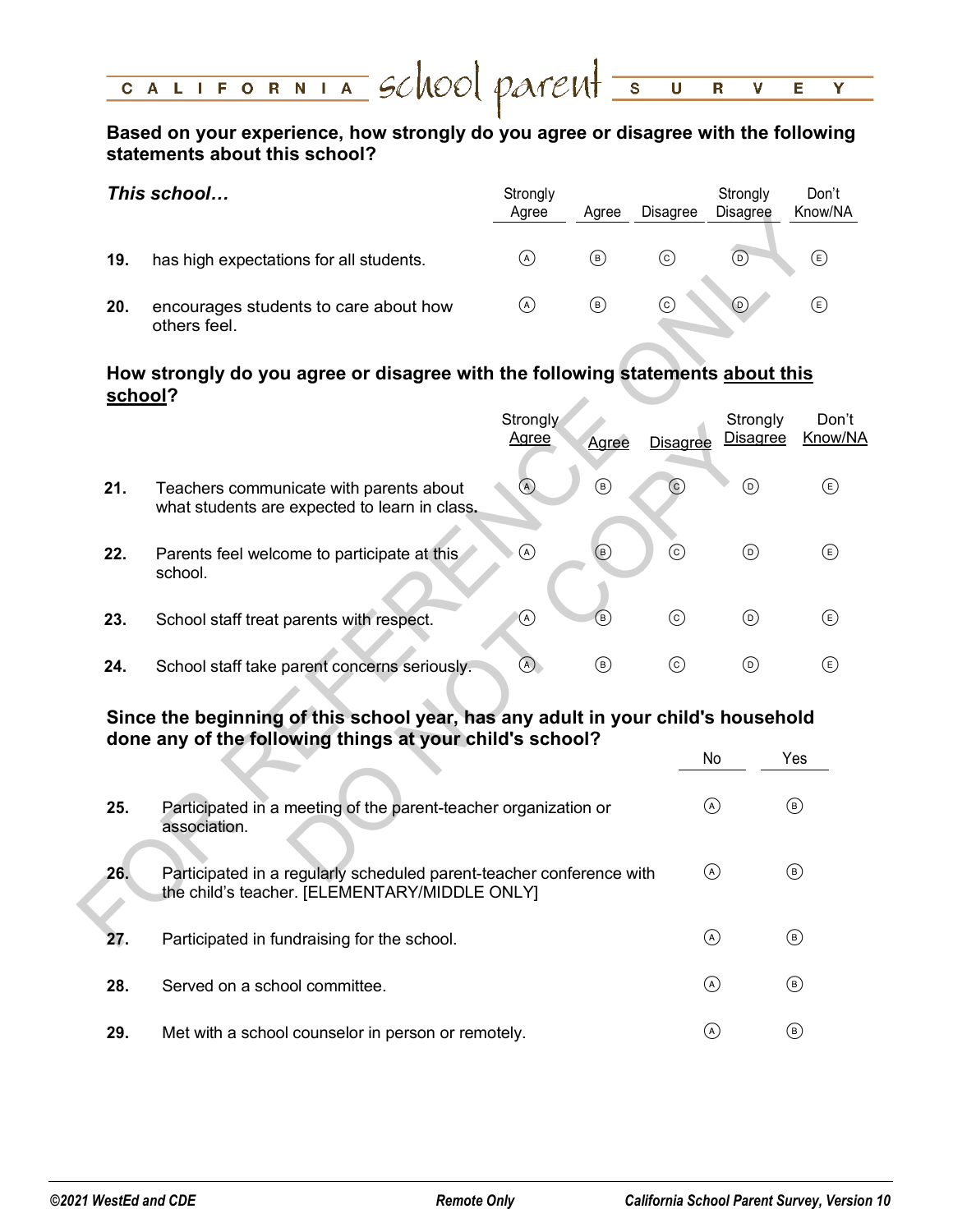| CALIFORNIA SCNOOL PATEMT SURVEY |  |  |  |  |
|---------------------------------|--|--|--|--|
|                                 |  |  |  |  |

# **How well has this child's school been doing the following things during the school year?** Does

|     |                                                                                                                        | Very<br>Well                                                                                                                                                                                                                                                                                                                                        | Just<br>Okay                  | Not Very<br>Well  | <b>DOGS</b><br>Not Do<br>It At All | Don't<br>Know/NA |
|-----|------------------------------------------------------------------------------------------------------------------------|-----------------------------------------------------------------------------------------------------------------------------------------------------------------------------------------------------------------------------------------------------------------------------------------------------------------------------------------------------|-------------------------------|-------------------|------------------------------------|------------------|
| 30. | Letting you know how your child is doing in<br>school between report cards.                                            | $\odot$                                                                                                                                                                                                                                                                                                                                             | $\circledcirc$                | $_{\odot}$        | $^\copyright$                      | $\bigcirc$       |
| 31. | Providing information about how to help your<br>child with homework.<br>[ELEMENTARY/MIDDLE ONLY]                       | $\odot$                                                                                                                                                                                                                                                                                                                                             | $\textcircled{\scriptsize 8}$ | $\left( c\right)$ | $^{\copyright}$                    | $\bigcirc$       |
| 32. | Providing information about why your child is<br>placed in particular groups or classes.                               | $\begin{picture}(40,4) \put(0,0){\line(1,0){155}} \put(0,0){\line(1,0){155}} \put(0,0){\line(1,0){155}} \put(0,0){\line(1,0){155}} \put(0,0){\line(1,0){155}} \put(0,0){\line(1,0){155}} \put(0,0){\line(1,0){155}} \put(0,0){\line(1,0){155}} \put(0,0){\line(1,0){155}} \put(0,0){\line(1,0){155}} \put(0,0){\line(1,0){155}} \put(0,0){\line(1,$ | $\circledcirc$                | $\odot$           | $\textcircled{\scriptsize{D}}$     | $\bigoplus$      |
| 33. | Providing information on your expected role at<br>your child's school.                                                 | $\odot$                                                                                                                                                                                                                                                                                                                                             | $\circledcirc$                | $\odot$           | $\textcircled{\scriptsize{D}}$     | $\bigcirc$       |
| 34. | Providing information on how to help your<br>child plan for college or vocational school.<br>[MIDDLE/HIGH SCHOOL ONLY] | $\circledcirc$                                                                                                                                                                                                                                                                                                                                      | $\circledcirc$                | $\odot$           | $\odot$                            | $\bigcirc$       |
|     |                                                                                                                        |                                                                                                                                                                                                                                                                                                                                                     |                               |                   |                                    |                  |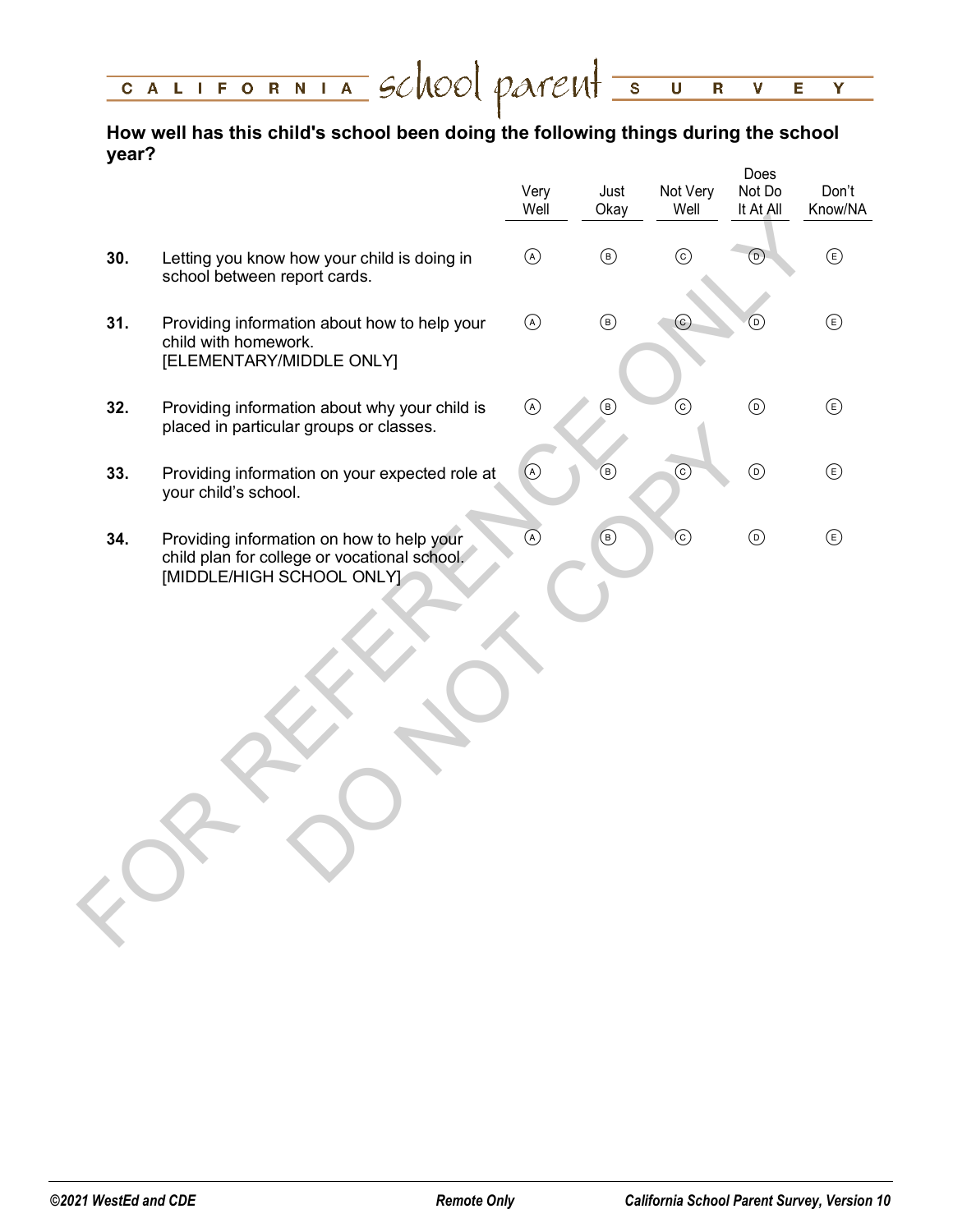**The next question asks about your child's experiences participating in school from home.** 

**Participating in school from home means that, instead of going to a school building in-person to learn and complete schoolwork, your child completed all schoolwork and learning from home.**

- **35.** Last week, how many weekdays did your child participate in **school from home**?
	- $(A)$  0 days
	- $(B)$  1 day
	- 2 days
	- 3 days
	- $\circled{e}$  4 days
	- 5 days
	- Not sure

# **As you answer these questions, please think about you and your child's experience right now.**

# **How strongly do you agree or disagree with the following statements?**

| in-person to learn and complete schoolwork, your child completed all schoolwork al | learning from home.                                                                                                           |                   |                |                                                                        |                                   |                                    |
|------------------------------------------------------------------------------------|-------------------------------------------------------------------------------------------------------------------------------|-------------------|----------------|------------------------------------------------------------------------|-----------------------------------|------------------------------------|
|                                                                                    | 35. Last week, how many weekdays did your child participate in school from home?                                              |                   |                |                                                                        |                                   |                                    |
|                                                                                    | 0 days<br>$\circled{A}$                                                                                                       |                   |                |                                                                        |                                   |                                    |
|                                                                                    | $\circled{B}$<br>1 day                                                                                                        |                   |                |                                                                        |                                   |                                    |
|                                                                                    | $\odot$<br>2 days                                                                                                             |                   |                |                                                                        |                                   |                                    |
|                                                                                    | 3 days<br>$\circledcirc$                                                                                                      |                   |                |                                                                        |                                   |                                    |
|                                                                                    | 4 days<br>$\left(\mathsf{E}\right)$                                                                                           |                   |                |                                                                        |                                   |                                    |
|                                                                                    | 5 days<br>(F)                                                                                                                 |                   |                |                                                                        |                                   |                                    |
|                                                                                    | $\odot$<br>Not sure                                                                                                           |                   |                |                                                                        |                                   |                                    |
|                                                                                    | experience right now.                                                                                                         |                   |                | As you answer these questions, please think about you and your child's |                                   |                                    |
|                                                                                    | How strongly do you agree or disagree with the following statements?                                                          | Strongly<br>Agree | Agree          | Disagree                                                               | Strongly<br>Disagree              | Not sure/<br><b>NA</b>             |
|                                                                                    | 36. My child's teachers are responsive to my<br>child's social and emotional needs.                                           | $\circledcirc$    | $^\circledR$   | $_{\odot}$                                                             | $^{\copyright}$                   | $\circlede$                        |
|                                                                                    | 37. Support staff like counselors,<br>psychologists, and wellness staff are<br>available to my child if he/she needs<br>them. | $\odot$           | $^{\circledR}$ | $_{\odot}$                                                             | $\circledcirc$                    | $\circlede$                        |
| 38.                                                                                | My child is receiving adequate instruction<br>from teachers to support assigned work.                                         | $\circledcirc$    | $^{\circledR}$ | $_{\odot}$                                                             | $_{\textcircled{\scriptsize{1}}}$ | $\circled{\scriptstyle\mathsf{E}}$ |
|                                                                                    | My child has opportunities to connect<br>and interact with classmates during<br>remote learning.                              | $\circledcirc$    | $^{\circledR}$ | $\odot$                                                                | $\odot$                           | ⊕                                  |
| 39.                                                                                | 40. My child is motivated to complete the<br>schoolwork she/he is assigned.                                                   | $\circledcirc$    | $\circledcirc$ | $_{\odot}$                                                             | $\circledcirc$                    | ⊕                                  |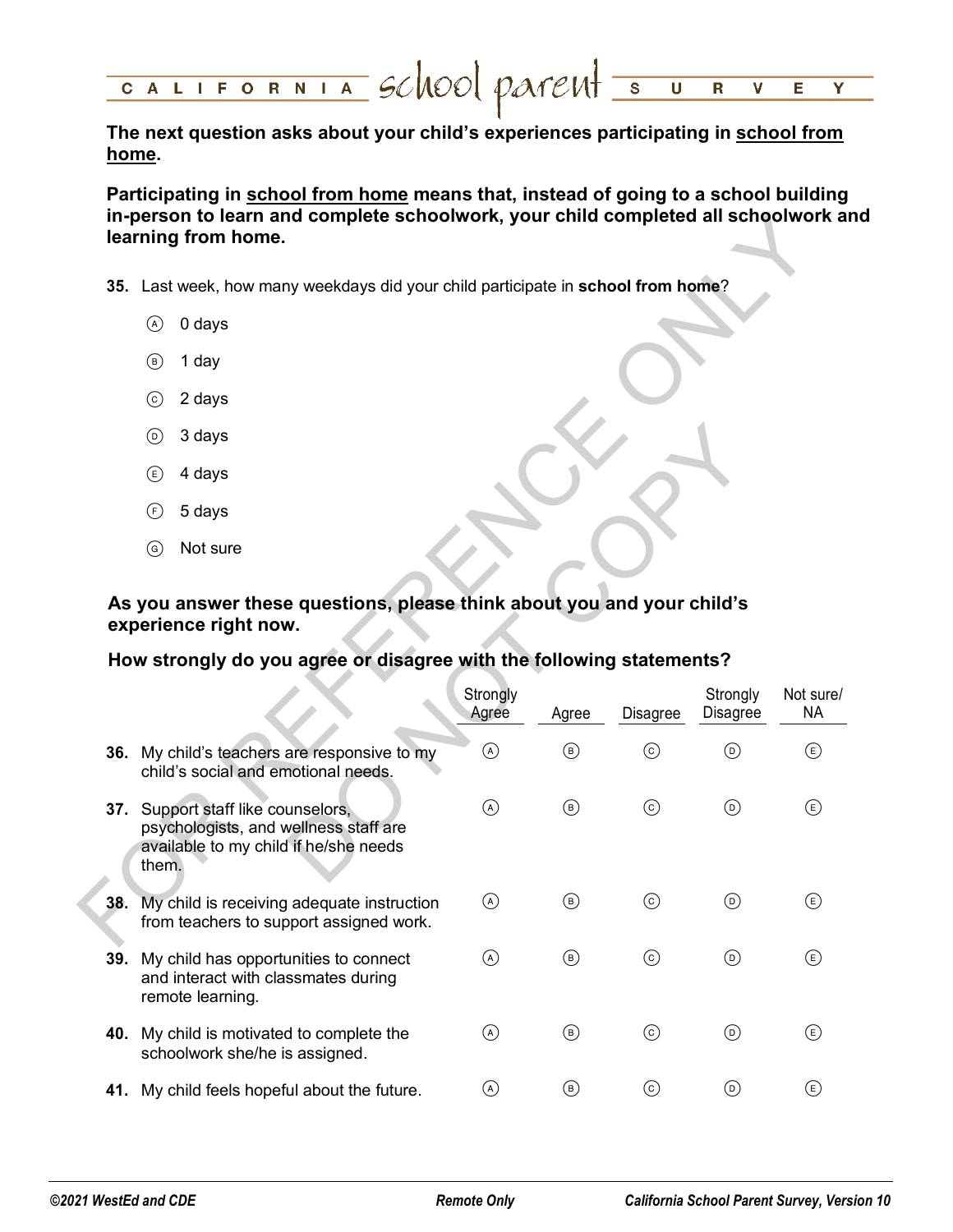#### CALIFORNIA SCHOOL PATEMTS  $\overline{\mathsf{U}}$  $\overline{\mathbf{R}}$  $\overline{\mathbf{v}}$ E. Y

**As you answer these questions, please think about you and your child's experience right now.**

# **How strongly do you agree or disagree with the following statements?**

|                                                                                                                   | Strongly<br>Agree | Agree                         | <b>Disagree</b> | Strongly<br>Disagree          | Not sure/<br><b>NA</b>         |
|-------------------------------------------------------------------------------------------------------------------|-------------------|-------------------------------|-----------------|-------------------------------|--------------------------------|
| 42. Our school provides parents with advice<br>and resources to support my child's<br>social and emotional needs. | $\bigcirc$        | $\textcircled{\scriptsize 8}$ | $\odot$         | $\odot$                       | $\textcircled{\scriptsize{E}}$ |
| 43. Our school/district has done a good job<br>keeping me informed about remote<br>learning.                      | $\odot$           | $\textcircled{\scriptsize 8}$ | $_{\odot}$      | $\textcircled{\scriptsize 0}$ | $\textcircled{\scriptsize{E}}$ |
|                                                                                                                   |                   |                               |                 |                               |                                |